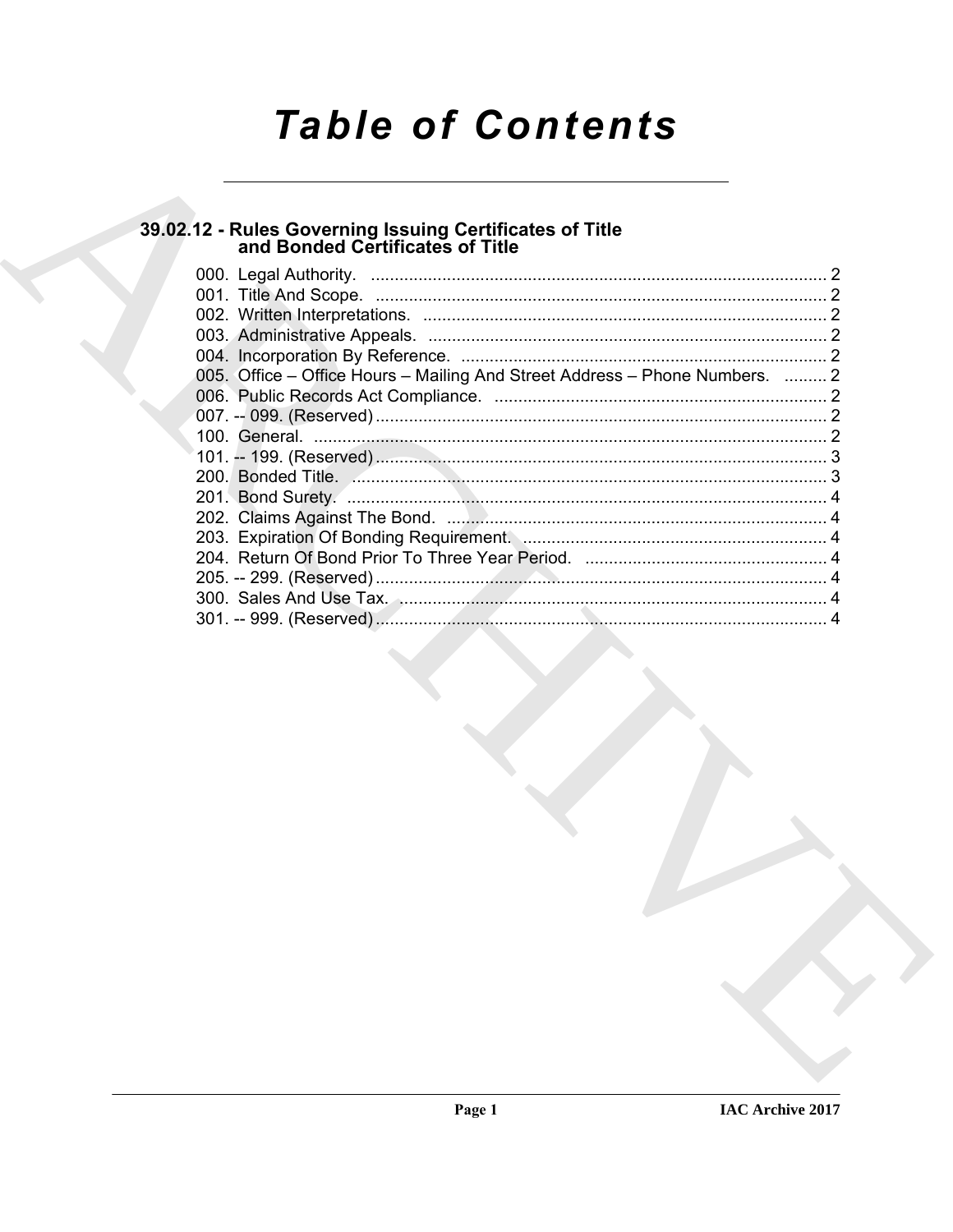#### **IDAPA 39 TITLE 02 CHAPTER 12**

#### **39.02.12 - RULES GOVERNING ISSUING CERTIFICATES OF TITLE AND BONDED CERTIFICATES OF TITLE**

#### <span id="page-1-1"></span><span id="page-1-0"></span>**000. LEGAL AUTHORITY.**

This rule is adopted under the authority of Section 49-201, Idaho Code. (4-4-13)

#### <span id="page-1-2"></span>**001. TITLE AND SCOPE.**

**01. Title**. This rule shall be cited as IDAPA 39.02.12 "Rules Governing Issuing Certificates of Title and Bonded Certificates of Title." (4-4-13)

**02.** Scope. This rule contains guidelines and requirements for issuing certain certificates of title and ertificates of title, pursuant to Section 49-523, Idaho Code. (4-4-13) bonded certificates of title, pursuant to Section 49-523, Idaho Code.

#### <span id="page-1-3"></span>**002. WRITTEN INTERPRETATIONS.**

There are no written interpretations for this chapter. (4-4-13)

#### <span id="page-1-4"></span>**003. ADMINISTRATIVE APPEALS.**

Administrative appeals under this chapter shall be governed by the rules of administrative procedure of the attorney general, IDAPA 04.11.01, "Idaho Rules of Administrative Procedure of the Attorney General." (4-4-13)

#### <span id="page-1-5"></span>**INCORPORATION BY REFERENCE.**

There are no documents incorporated by reference in this chapter. (4-4-13)

#### <span id="page-1-6"></span>**005. OFFICE – OFFICE HOURS – MAILING AND STREET ADDRESS – PHONE NUMBERS.**

**01.** Street and Mailing Address. The Idaho Transportation Department maintains a central office in 3311 W. State Street with a mailing address of PO Box 7129, Boise, ID 83707-1129. Boise at 3311 W. State Street with a mailing address of PO Box 7129, Boise, ID 83707-1129.

**02. Office Hours**. Daily office hours are 8 a.m. to 5 p.m. except Saturday, Sunday and state holidays.  $(4-4-13)$ 

**03. Telephone and Fax Numbers**. The central office may be contacted during office hours by phone at  $8663$  or by fax at 208-334-8658. 208-334-8663 or by fax at 208-334-8658.

#### <span id="page-1-7"></span>**006. PUBLIC RECORDS ACT COMPLIANCE.**

All records associated with this chapter are subject to and in compliance with the Idaho Public Records Act, as set forth in Title 74, Chapter 1, Idaho Code. (4-4-13)

#### <span id="page-1-8"></span>**007. -- 099. (RESERVED)**

#### <span id="page-1-10"></span><span id="page-1-9"></span>**100. GENERAL.**

<span id="page-1-12"></span>The Department shall issue a Certificate of Title on any vehicle if the applicant can show proper documentation of ownership, there are no undisclosed security interests in the vehicle, and other requirements for titling have been satisfied. Such proper documentation shall be limited to: satisfied. Such proper documentation shall be limited to:

**39.02.12 - ROLES GOVERNER 12**<br> **ARCHIVENTS:**<br> **ARCHIVENTS:**<br> **ARCHIVENTS:**<br> **ARCHIVENTS:**<br> **ARCHIVENTS:**<br> **ARCHIVENTS:**<br> **ARCHIVENTS:**<br> **ARCHIVENTS:**<br> **ARCHIVENTS:**<br> **ARCHIVENTS:**<br> **ARCHIVENTS:**<br> **ARCHIVENTS:**<br> **ARCHIVEN 01. Certificate of Title**. A valid Idaho Certificate of Title or a valid Certificate of Ownership issued by another state, province or country according to the applicable laws of another state, province or country which has been duly assigned or transferred to the applicant; or (12-26-90) been duly assigned or transferred to the applicant; or

**02. MCO/MSO**. A properly executed Manufacturer's Certificate of Origin (MCO) or Manufacturer's Statement of Origin (MSO) in the case of a new vehicle being titled for the first time. (4-4-13)

#### <span id="page-1-13"></span><span id="page-1-11"></span>**03. Certificate of Registration**. A Certificate of Registration from a non-titling state, province or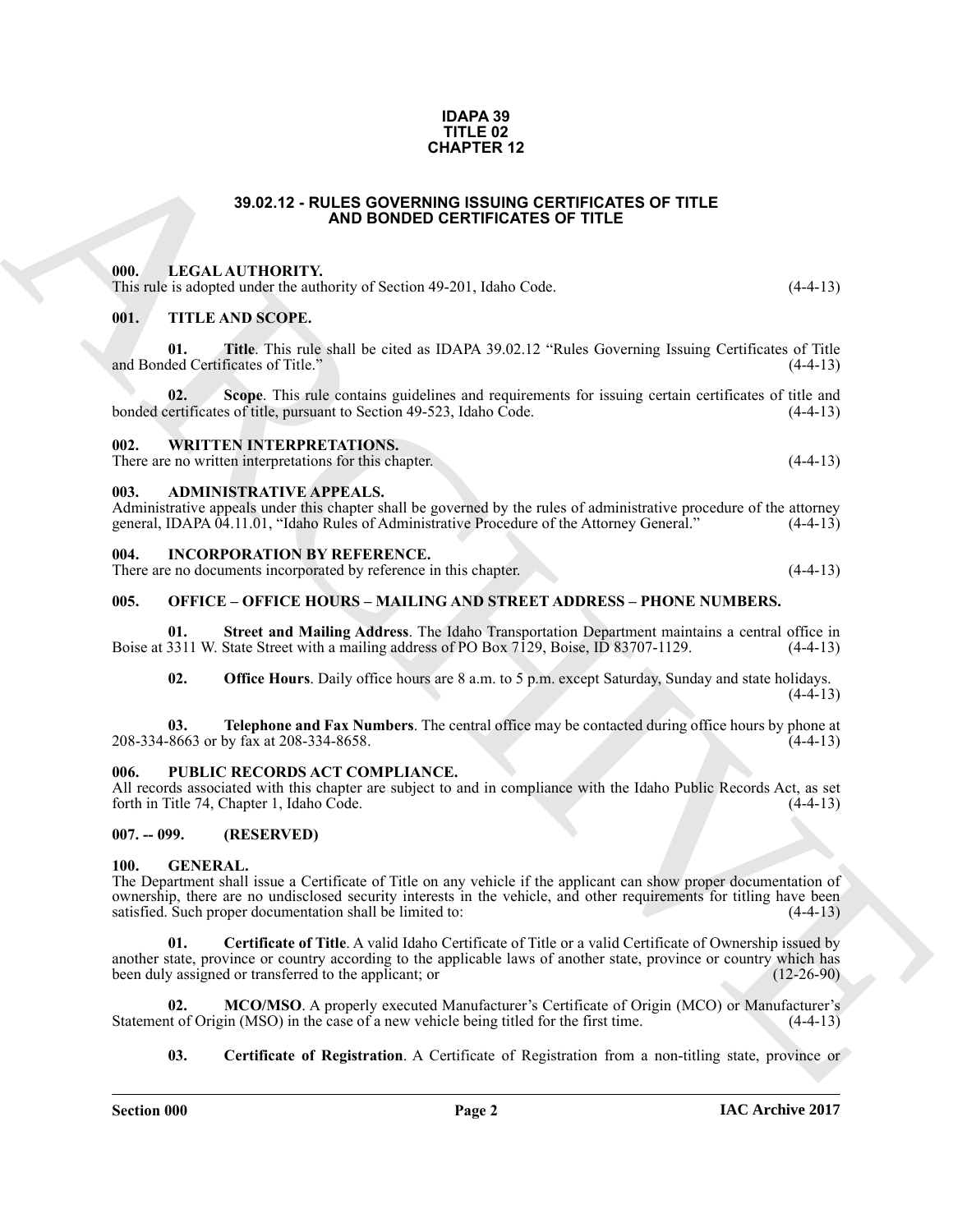#### <span id="page-2-7"></span>*IDAHO ADMINISTRATIVE CODE IDAPA 39.02.12 - Issuing Certificates of Title & Bonded Certificates of Title*

<span id="page-2-6"></span><span id="page-2-4"></span>

| <b>a.</b> | Name of builder; |  | $(12-26-90)$ |
|-----------|------------------|--|--------------|
|-----------|------------------|--|--------------|

- **b.** Vehicle Identification Number (VIN) or engine number for a motorcycle, if applicable; (12-26-90)
- **c.** Description of major component part, (by make, body type, year of manufacture, if applicable);  $(12-26-90)$
- **d.** Purchase price; (12-26-90)
- <span id="page-2-5"></span>**e.** Signature of seller. (12-26-90)

| country, together with a bill of sale from the registrant if other than the applicant.                                                                                                                                                                                                                                                                                                                                                                                                                                                                                                                                                                                                                                                                                                                                                   |                                                                                                                                       |
|------------------------------------------------------------------------------------------------------------------------------------------------------------------------------------------------------------------------------------------------------------------------------------------------------------------------------------------------------------------------------------------------------------------------------------------------------------------------------------------------------------------------------------------------------------------------------------------------------------------------------------------------------------------------------------------------------------------------------------------------------------------------------------------------------------------------------------------|---------------------------------------------------------------------------------------------------------------------------------------|
|                                                                                                                                                                                                                                                                                                                                                                                                                                                                                                                                                                                                                                                                                                                                                                                                                                          | $(4-4-13)$                                                                                                                            |
| 04.<br><b>Transfer by Operation of Law</b> . In the case of a transfer by operation of law, a certified copy of a<br>valid court order, decree, or instrument upon which the claim of possession and ownership is founded, passing title to<br>the applicant as a matter of law (for example: a property settlement, divorce decree, bankruptcy, execution sale, or<br>probate), together with an affidavit by the person or agent of the person to whom possession of the vehicle so passed,<br>setting forth facts entitling him to possession and ownership.                                                                                                                                                                                                                                                                          | $(4-4-13)$                                                                                                                            |
| Salvage Vehicles. For a salvage vehicle, a salvage certificate of title or other salvage ownership<br>05.<br>document issued by another state, province, or country according to the applicable laws of that state, province, or<br>country, duly assigned or transferred to the applicant.                                                                                                                                                                                                                                                                                                                                                                                                                                                                                                                                              | $(4-4-13)$                                                                                                                            |
| 06.<br><b>Homemade Vehicles</b> . In the case of homemade vehicles (vehicles not made by a manufacturer as<br>defined by Section 49-114, Idaho Code) a bill of sale for the major component parts which shall include the following<br>information:                                                                                                                                                                                                                                                                                                                                                                                                                                                                                                                                                                                      | $(12-26-90)$                                                                                                                          |
| Name of builder;<br>a.                                                                                                                                                                                                                                                                                                                                                                                                                                                                                                                                                                                                                                                                                                                                                                                                                   | $(12-26-90)$                                                                                                                          |
| Vehicle Identification Number (VIN) or engine number for a motorcycle, if applicable; (12-26-90)<br>b.                                                                                                                                                                                                                                                                                                                                                                                                                                                                                                                                                                                                                                                                                                                                   |                                                                                                                                       |
| Description of major component part, (by make, body type, year of manufacture, if applicable);<br>c.                                                                                                                                                                                                                                                                                                                                                                                                                                                                                                                                                                                                                                                                                                                                     | $(12-26-90)$                                                                                                                          |
| d.<br>Purchase price;                                                                                                                                                                                                                                                                                                                                                                                                                                                                                                                                                                                                                                                                                                                                                                                                                    | $(12-26-90)$                                                                                                                          |
| Signature of seller.<br>e.                                                                                                                                                                                                                                                                                                                                                                                                                                                                                                                                                                                                                                                                                                                                                                                                               | $(12-26-90)$                                                                                                                          |
| Reconstructed and Specially Constructed Vehicles. For a reconstructed vehicle as defined by<br>07.<br>Section $49-123(m)$ , Idaho Code, or a specially constructed vehicle as defined by Section $49-123(p)$ , Idaho Code, the<br>original ownership document shall be submitted for the vehicle from which the body or cab being used has been taken<br>unless the vehicle is from a state that requires the ownership document to remain with the frame in which case a copy<br>of the ownership document verified to be a true and correct copy of the original, together with a bill of sale from the<br>owner to whom the ownership document was issued if different than the applicant, shall be required. A bill of sale<br>shall also be submitted for any of the following major components used in the vehicle's construction: | $(4-4-13)$                                                                                                                            |
| Frame or rails;<br>a.                                                                                                                                                                                                                                                                                                                                                                                                                                                                                                                                                                                                                                                                                                                                                                                                                    | $(12-26-90)$                                                                                                                          |
| Engine or short block;<br>b.                                                                                                                                                                                                                                                                                                                                                                                                                                                                                                                                                                                                                                                                                                                                                                                                             | $(12-26-90)$                                                                                                                          |
| Transmission and/or transfer case;<br>c.                                                                                                                                                                                                                                                                                                                                                                                                                                                                                                                                                                                                                                                                                                                                                                                                 | $(12-26-90)$                                                                                                                          |
| d.<br>Front and rear clips;                                                                                                                                                                                                                                                                                                                                                                                                                                                                                                                                                                                                                                                                                                                                                                                                              | $(12 - 26 - 90)$                                                                                                                      |
| Truck bed or box; or<br>e.                                                                                                                                                                                                                                                                                                                                                                                                                                                                                                                                                                                                                                                                                                                                                                                                               | $(12-26-90)$                                                                                                                          |
| $101. - 199.$<br>(RESERVED)                                                                                                                                                                                                                                                                                                                                                                                                                                                                                                                                                                                                                                                                                                                                                                                                              |                                                                                                                                       |
| <b>BONDED TITLE.</b><br>200.                                                                                                                                                                                                                                                                                                                                                                                                                                                                                                                                                                                                                                                                                                                                                                                                             | Application may be made for a "bonded title" when the applicant has actual possession of the vehicle but is unable to<br>$(12-26-90)$ |
| provide proper documentation of ownership.                                                                                                                                                                                                                                                                                                                                                                                                                                                                                                                                                                                                                                                                                                                                                                                               |                                                                                                                                       |
| Proper Documentation Cannot Be Obtained. The applicant must satisfy the Department that<br>01.<br>proper documentation to obtain a regular title cannot be obtained. However, the applicant must provide sufficient<br>documentation to satisfy the Department that it is more probable than not that the applicant is the owner of the<br>vehicle.                                                                                                                                                                                                                                                                                                                                                                                                                                                                                      | $(4-4-13)$                                                                                                                            |

### <span id="page-2-3"></span><span id="page-2-2"></span><span id="page-2-1"></span><span id="page-2-0"></span>**200. BONDED TITLE.**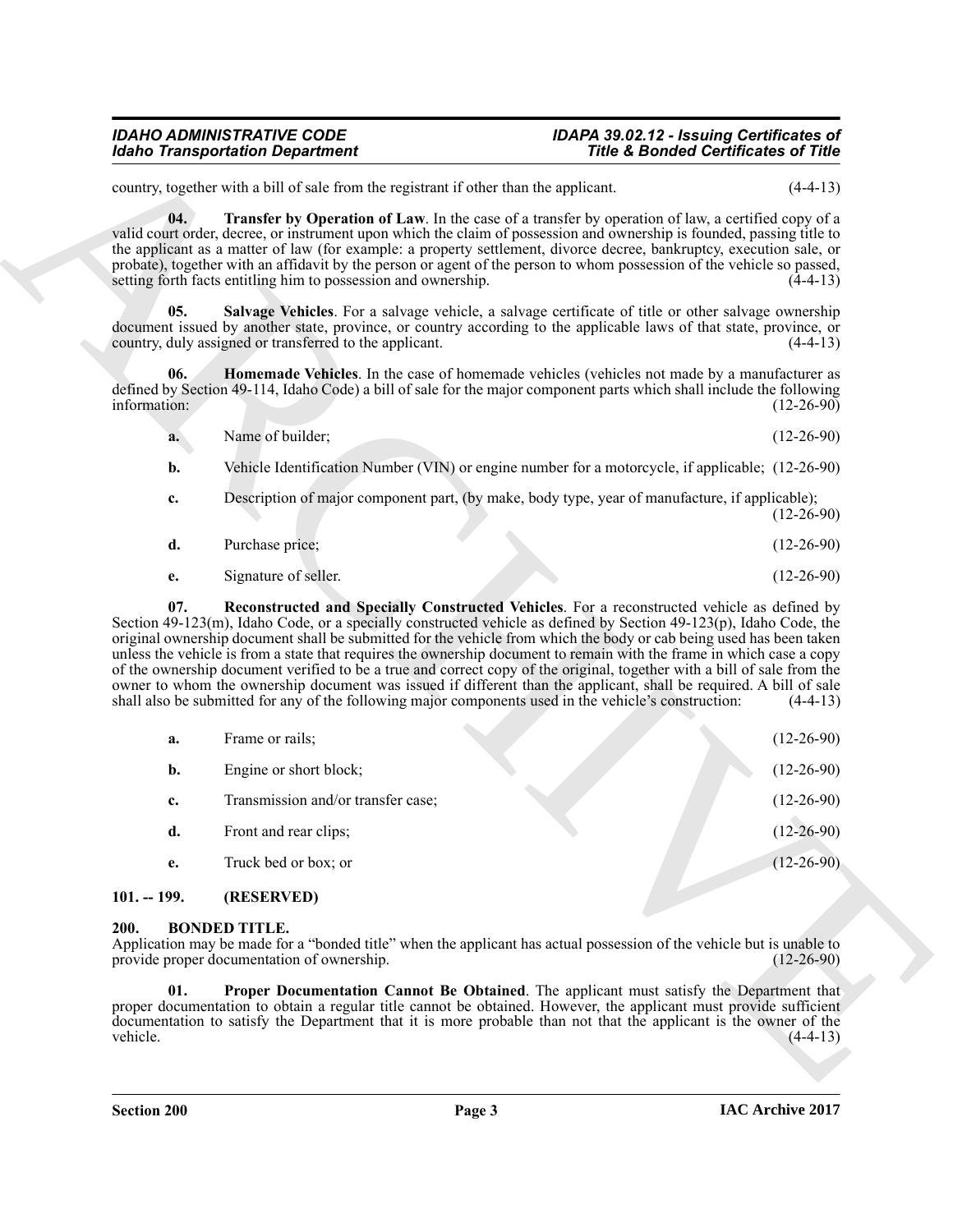<span id="page-3-13"></span><span id="page-3-8"></span>**02.** Vehicle Physical Inspection. The applicant must produce the vehicle for a physical inspection by a tative designated by the Department. representative designated by the Department.

Globe Transportation Department. The applicant and positive changes in the spin of the spin of the spin of the spin of the spin of the spin of the spin of the spin of the spin of the spin of the spin of the spin of the sp **03. Affidavit of Explanation**. The applicant must provide an affidavit explaining the reasons for the absence of a valid Certificate of Title or Certificate of Ownership and how the vehicle came into the possession of the applicant. A listing of any liens (loans) or encumbrances against the vehicle, the name of the state, province or country where the vehicle was last titled, or last registered if from a non-titling state, province, or country; and the name under which the vehicle was last titled, or last registered if from a non-titling state, province or country is also required. (4-4-13) required. (4-4-13)

<span id="page-3-10"></span>**04. Bond Amount**. The applicant must provide the Department with a bond in the amount of one (1) and one-half  $(1/2)$  times the value of the vehicle or a cash deposit of like amount, as provided in Section 49-523(b), Idaho Code. A cash bond shall be in the form of a cashiers check, money order or certified check made payable to the Idaho Transportation Department. The form of the bond shall conform to the form ITD 3909, Vehicle Ownership Bond, which can be obtained by calling 208-334-8663 during regular business hours. (4-4-13)

<span id="page-3-12"></span>**05. Vehicle Appraisal**. The applicant shall provide an appraisal of the vehicle either by a licensed Idaho automobile dealer on the dealer's letterhead with dealer's number or by a Motor Vehicle Investigator. The appraisal shall reflect the current retail value of the vehicle. This appraisal shall be considered by the Department to determine the value of the vehicle. (4-4-13)

<span id="page-3-9"></span>**06. Application for Title**. The applicant shall apply for title within ninety (90) days of the bond's issuance. Should the application for title occur more than ninety (90) days from the issue date of the bond or any subsequent rider, the applicant shall obtain a rider to provide bond coverage for three (3) years. (4-4-13) subsequent rider, the applicant shall obtain a rider to provide bond coverage for three  $(3)$  years.

<span id="page-3-11"></span>**07. Bonded Title Brand**. Upon satisfying the department's requirements for a bonded title, the applicant shall be issued a title bearing the brand "Bonded Title" and the brand's expiration date, which shall be three (3) years from the date of issuance of the bond or receipt of the cash deposit. (4-4-13)

### <span id="page-3-7"></span><span id="page-3-0"></span>**201. BOND SURETY.**

The bond must be issued by a corporate surety, qualified and licensed to do business in Idaho. (12-26-90)

### <span id="page-3-14"></span><span id="page-3-1"></span>**202. CLAIMS AGAINST THE BOND.**

Should any expense, loss or damage occur, for any reason covered by the bond, persons or entities suffering such loss shall make claim directly against the principal (applicant) and the surety. If the applicant has made a cash deposit, any claim shall be made through the Department's Motor Vehicle Administrator. (4-4-13) claim shall be made through the Department's Motor Vehicle Administrator.

#### <span id="page-3-15"></span><span id="page-3-2"></span>**203. EXPIRATION OF BONDING REQUIREMENT.**

Upon expiration of a three (3) year period from the date of issuance of the bond or receipt of a cash deposit, the bond or cash deposit shall be returned without interest unless the Department has been notified in writing of a pending claim or action to recover on the bond or deposit. If there has been no claim, the applicant shall surrender the bonded title and apply for a Certificate of Title free of the bonded title brand. A Certificate of Title free of the bonded title brand will be issued upon certification of the application and payment of any applicable fees per Idaho Code Title 49, Chapters 2 and 5, and any applicable sales or use tax, per Title 63, Chapter 36, Idaho Code.

#### <span id="page-3-16"></span><span id="page-3-3"></span>**204. RETURN OF BOND PRIOR TO THREE YEAR PERIOD.**

The bond or cash deposit shall be returned prior to the three (3) year period if the vehicle is no longer registered in this state, and the Department has not been notified of any claim or action to recover on the bond. (1 this state, and the Department has not been notified of any claim or action to recover on the bond.

### <span id="page-3-4"></span>**205. -- 299. (RESERVED)**

### <span id="page-3-17"></span><span id="page-3-5"></span>**300. SALES AND USE TAX.**

Any sales or use tax shall be paid to the Department or to the county assessor prior to issuance of a bonded title.

<span id="page-3-6"></span>**301. -- 999. (RESERVED)**

**Section 201 Page 4**

(12-26-90)